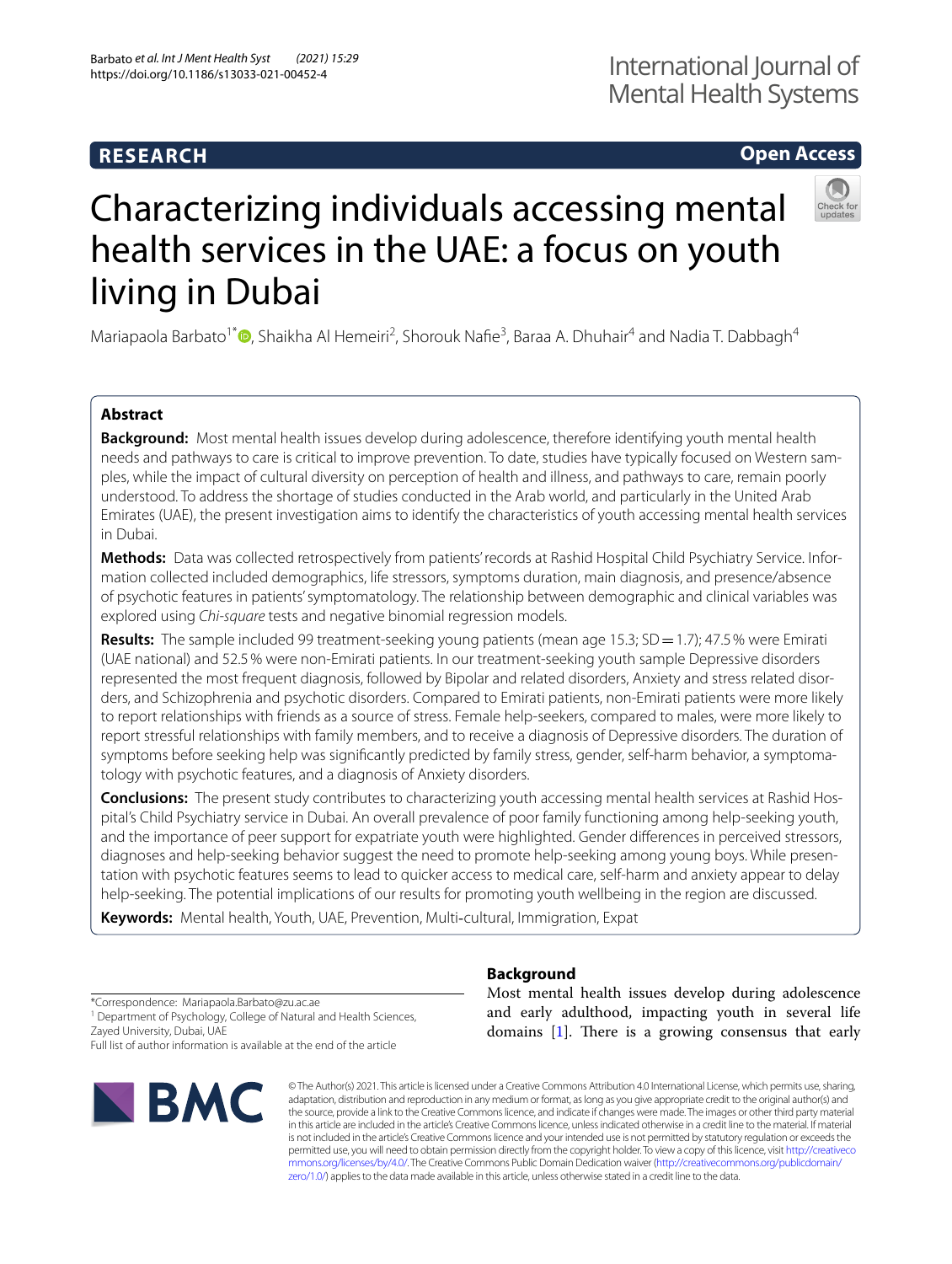detection, prevention and intervention during adolescence can help reduce the burden of mental illness [\[2](#page-7-1)[–4](#page-7-2)]. To this end, understanding the characteristics, perceived stressors, and pathways to care of youth who develop mental illness is critical to early detection and treatment. However, there are several challenges that need to be overcome. For instance, access to child and adolescent mental health services is typically low [[5\]](#page-7-3), posing an obstacle to understanding the needs of this population. Moreover, while the current understanding of mental illness has emerged from purely Western perspectives, there is now general agreement on the impact of cultural diversity on perception of health and illness, help-seeking behavior and pathways to care  $[6]$  $[6]$ . With the current rise of globalization and large waves of immigration from low to high-income countries, understanding the diferential impact of culture-specifc factors such as stigma, spirituality, or shame in the development of mental illness seems imperative [\[7,](#page-7-5) [8](#page-7-6)].

The United Arab Emirates (UAE), a federation of seven states on the east coast of the Arabian Peninsula, has a rapidly growing population, one-third of which is below 25 years of age  $[9]$  $[9]$ . In the past few decades the country has gone through rapid urbanization, leading to signifcant changes in societal structure and a dramatic rise in mental health concerns [\[10](#page-7-8)]. Importantly, the UAE has a population of 9.6 million individuals, 8 million of whom are foreigners from all around the world [\[11](#page-7-9)]. Recently, it has become increasingly evident that the stress of migration represents a potential threat to the mental health of migrants and their children [\[12–](#page-7-10)[16\]](#page-7-11). Several studies have highlighted the challenges of child and adolescent adjustment to a foreign environment (e.g. [\[17,](#page-7-12) [18](#page-7-13)]), as well as the impact of acculturative stress on adolescent mental health [\[19](#page-7-14), [20](#page-7-15)]. For these reasons, identifying the mental health needs and pathways to care of youth living in the UAE seems crucial to improve their life trajectories.

Studies conducted in the UAE are sparse. Some studies have focused on UAE national samples only, and many only included non-help-seeking samples. The few studies conducted on youth have highlighted a high prevalence of mental illness [\[21](#page-7-16)] with depression [[22,](#page-7-17) [23\]](#page-7-18), anxiety [[21\]](#page-7-16) and eating disorders [\[24](#page-7-19)[–26\]](#page-7-20) being prevalent. A reluctance to seek help due to stigma and scepticism regarding the efficacy of conventional Western medical treatment has also been reported [\[27–](#page-7-21)[29\]](#page-7-22). A few studies have focused specifcally on UAE migrant/expatriate samples, reporting higher rates of suicide among adult expatriates compared to UAE nationals [[30\]](#page-7-23), and an increased frequency of risky behaviors among adolescents [[31](#page-7-24)].

Overall, although sparse, the literature looking at youth mental health in the UAE has highlighted a high prevalence of mental health problems, confrming the need to enhance prevention and early intervention in the region. To this end, a better understanding of the role played by various factors such as gender or immigration status on symptom development and help-seeking choices is essential.

The present study aimed to describe a sample of young individuals accessing mental health services in the UAE, with the goal of better understanding pathways to professional medical care. More specifcally, the frst aim of the study was to describe our sample by looking at demographic characteristics (gender and residential status), types of stressors experienced, frequency of selfharm and suicidal behavior, and clinical diagnosis. A second aim of the study was to explore the relationship between residential status, frequency of stressors and clinical diagnoses, as well as between gender, frequency of stressors and clinical diagnoses. A third aim of the present study was to identify potential predictors of symptoms duration (i.e., number of days) before seeking help. To the best of our knowledge, our study represents the frst attempt to describe youth accessing mental health services in Dubai.

#### **Method**

The current study was conducted at Rashid Hospital's Child Psychiatry service, Psychiatry Department, Dubai Health Authority, Dubai. The Trauma Centre at Rashid Hospital has the main Emergency Department that serves the Emirate of Dubai and the northern Emirates.

The study was approved by the relevant Institutional Review Board (Dubai Health Authority: DSREC-02/2019\_13; Zayed University: ZU18\_120\_E). Psychiatry Case Records for patients referred to Child Psychiatry between 2011 and 2016 were accessed retrospectively. Case Records included information collected from patients and/or their family members at the time of intake. Information was collected in English or Arabic, based on the patient's or family member's preference. Occasionally, some assessments had been conducted in other languages (e.g., Hindi) upon patients' requests and based on staff availability. Patients were included if their age at the time of frst intake was between 12 and 25, if they lived in the UAE, and if they received a diagnosis of Schizophrenia Spectrum and Other Psychotic Disorders, Bipolar and Related Disorders, Depressive Disorders, Anxiety Disorders, Obsessive Compulsive Disorder or Trauma and Stress Related Disorders, based on ICD-10 diagnostic criteria. Patients were excluded if they had a co-existing neurological disorder or if symptoms could be explained by another serious medical condition.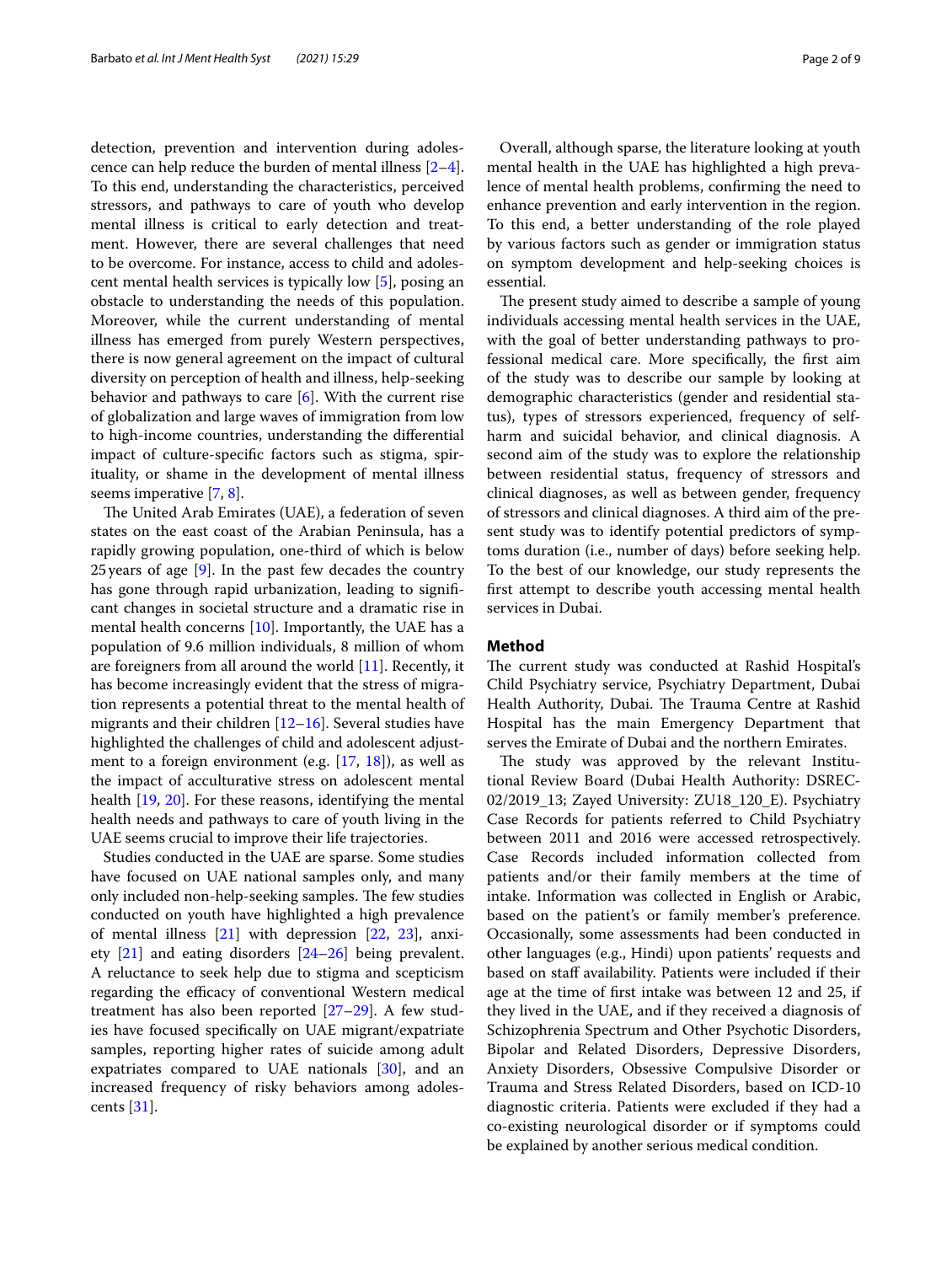Data extracted from case records included demographics (age, gender, nationality as per patient's ID), presence/ absence of deliberate self-harm and suicidal thoughts, family psychiatric history (Yes/No), main diagnosis, presence/absence of psychotic features in the patient's symptomatology. Perceived life stressors possibly triggering the symptoms, as reported in the case forms, were grouped in fve categories: Family (e.g., parents' divorce), Friends (e.g., best friend leaving the country), Academic Performance (e.g., failing tests or struggling with grades), Health (e.g., gastric problems) and Religion (e.g., lack of faith; for more details, see Table [1](#page-2-0)). Each category was considered as a dichotomous variable (Yes = 1; No = 0). Past psychiatric history included symptoms duration in days (i.e., the time between frst onset of symptoms and frst hospital intake).

#### **Data analysis**

Statistical analyses were performed using SPSSversion 26 (IBM, Armonk, NY, USA). Frequencies analysis was used to describe the demographic and clinical characteristics of our sample, as well as the frequency of stressors experienced. To compare symptoms duration across gender Mann-Whitney *U* test was used. To assess the impact of demographic diferences on stressors experienced and clinical diagnosis, *Chi-square* test was used. Regression models for count data were used to identify predictors of symptoms duration (i.e., number of days) before help-seeking. Following Payne et al. [\[32](#page-7-25)] violation of the equidispersion assumption was assessed; the Chi-square/ df ratio indicated overdispersion, hence a negative binomial regression model was selected over Poisson regression [[32\]](#page-7-25). Potential predictors of symptoms duration entered in the model included gender, residential status (Emirati/non-Emirati), life stressors, self-harm behavior, suicidality, psychotic features, and main diagnosis.

#### **Results**

The initial sample included 122 patients. Of these, 23 were later excluded due to either not meeting inclusion criteria or due to excessive missing data in the case record form. The final sample included 99 patients (age 12–19); 47.5% were Emirati while the remainder were from diferent geographical regions including the Middle East (22%), Asia (13%), Africa (10%), Europe (3%), North America (3%) and Australia (1%). The demographic characteristics of the sample are shown in Table [2.](#page-2-1)

The average symptoms duration in the overall sample was 409.97 days  $(SD=870.36)$ ; symptoms duration did not differ significantly across gender (Males:  $M = 358.65$ ;<br> $SD = 801.41$ ; Females:  $M = 450.22$ ;  $SD = 926.74$ ;  $SD = 926.74;$  $U=894.00$ ;  $p=0.31$ ). Looking at categories of stressors in the overall sample, Family was the most frequently reported (56.8%) followed by Friends (38.4%), Academic

<span id="page-2-1"></span>**Table 2** Demographic characteristics

| $N = 99$                                                                              |                                                                                                     |
|---------------------------------------------------------------------------------------|-----------------------------------------------------------------------------------------------------|
| Mean (SD)                                                                             |                                                                                                     |
| 15.3(1.7)                                                                             |                                                                                                     |
| Frequency (%)                                                                         | $95\%$ C.I.                                                                                         |
| 42 (42.4%)<br>57 (57.6%)                                                              | $32.3 - 52.5$<br>$47.5 - 67.7$                                                                      |
| 47 (47.5 %)<br>22 (22.2%)<br>13 (13.1 %)<br>10 (10.1 %)<br>3(3%)<br>3(3%)<br>$1(1\%)$ | $42.5 - 52.5$<br>$28.6 - 56.1$<br>$6.4 - 19.8$<br>$4 - 16.2$<br>$0 - 7.1$<br>$0 - 7.1$<br>$0 - 3.0$ |
| 21 (21.2%)<br>23 (23.2%)<br>42 (42.4%)<br>13 (13.1 %)                                 | $13.1 - 29.3$<br>$16.2 - 31.3$<br>$32.3 - 52.5$<br>$7.1 - 20.2$                                     |
|                                                                                       |                                                                                                     |

<span id="page-2-0"></span>

|  | <b>Table 1</b> Stressors categories and examples |  |
|--|--------------------------------------------------|--|
|  |                                                  |  |

| Stressor type | Examples                                                                                                                                                                                                                               |
|---------------|----------------------------------------------------------------------------------------------------------------------------------------------------------------------------------------------------------------------------------------|
| Family        | Parents' divorce, separation from one parent, poor relationship with a family member, conflict with stepmother/stepfather, abusive<br>parent, alcohol dependence in the family, death of a family member, mental illness in the family |
| Friends       | No friends, social isolation, death of a friend, fighting with best friend, friend moved abroad, bullying, difficulties with romantic rela-<br>tionships.                                                                              |
| Academic      | School change, decline in academic performance, failing in school, failing an exam to get into desired school, school drop out                                                                                                         |
| Health        | Hair loss, motor problems, kidney problems, gastric ulcer, recent surgery, puberty, frequent headaches, poor sleep, lack of appetite                                                                                                   |
| Religion      | Worry about death and judgment day, lack of faith, feelings of quilt.                                                                                                                                                                  |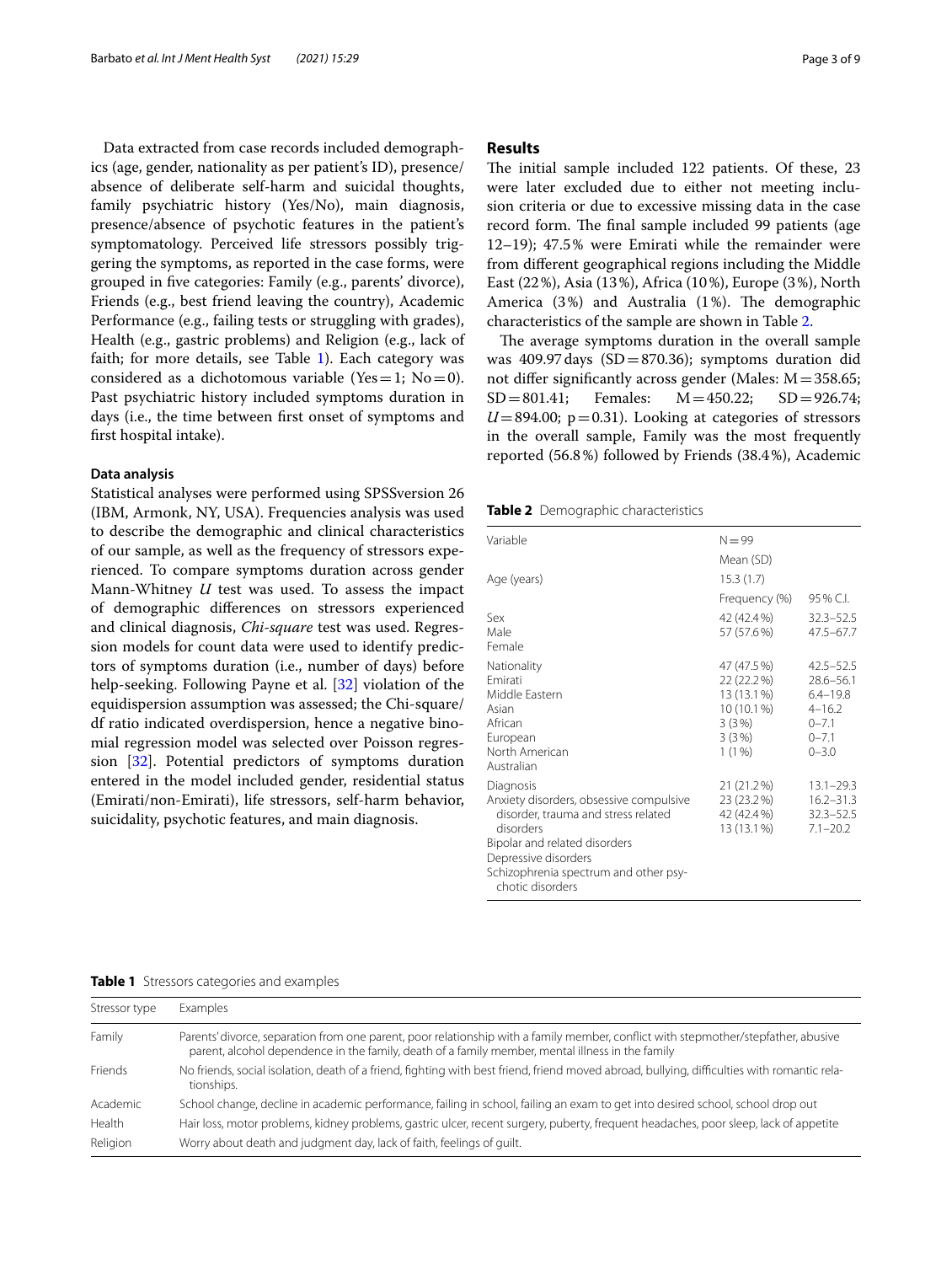| Stressors | Gender % (95 % C.I.) |                   | Residential status % (95 % C.I.) |                      |  |
|-----------|----------------------|-------------------|----------------------------------|----------------------|--|
|           | Male $N = 42$        | Female $N = 57$   | $Fmirati N = 47$                 | Non-Emirati $N = 52$ |  |
| Family    | 45.2 (28.6, 61.8)    | 68.4 (56.1, 80.7) | 66.0 (53.2, 68.7)                | 51.9 (38.5, 65.4)    |  |
| Friends   | 40.5 (28.6, 54.8)    | 36.8 (24.6, 50.9) | 27.7 (14.9, 40.4)                | 48.1 (34.6, 61.5)    |  |
| Academic  | 35.7 (21.5, 50.0)    | 38.6 (26.3, 50.9) | 34.0 (21.3, 46.8)                | 40.4 (28.8, 53.8)    |  |
| Health    | 16.7(7.1, 28.6)      | 3.5(0.0, 8.8)     | 8.5(2.1, 17.0)                   | 9.6(1.9, 17.3)       |  |
| Religion  | 2.4(0.0, 7.1)        | 3.5(0.0, 8.8)     | 6.4(0.0, 12.8)                   | $0$ (--)             |  |

<span id="page-3-0"></span>**Table 3** Frequency of stressors by gender and residential status

Performance (37.4%), Health (9.1%) and Religion (3%). The frequency of stressors experienced by gender and residential status (Emirati/non-Emirati) is reported in Table [3](#page-3-0). Non-Emirati patients were more likely than Emirati patients to report their relationships with friends as a source of stress (48.1% vs. 27.7%;  $\chi^2$  = 4.35; *p* < 0.05). No group diference was observed between Emirati and non-Emirati patients in the frequency of Academic Performance stress  $(34\% \text{ vs. } 40.4\%)$ . The frequency of Family stress was higher among Emirati than non-Emirati patients (66% vs. 51.9%), although this diference did not reach statistical signifcance, possibly due to the small sample size. Across gender, in our sample Family stressors were more frequently experienced by females than males (Males: 45.2%; Females: 68.4%;  $\chi^2$  = 5.36; p < 0.05); there was no signifcant gender diference in the frequency of stressors related to Academic Performance (Males: 35.7%; Females: 38.6%) or Friends (Males: 40.5%; Females: 36.8%). The relationship between gender, residential status, and stressors related to health and religion was not computed due to these stressors being reported only by a small minority of patients.

42% of patients were diagnosed with Depressive disorders. Among these patients, self-harm behavior was reported by 40.5% of patients ( $n=17$ ) and suicidality was reported by 64.3% of patients  $(n=27)$ . 23% of patients were diagnosed with Bipolar and related disorders. None of these patients reported self-harm behavior; suicidality was reported by 13% of these patients  $(n=3)$ . 21% of patients were diagnosed with Anxiety disorders, Obsessive Compulsive disorder, Trauma and stress related disorders. Among these patients, self-harm behavior was reported by 14.3% of patients  $(n=3)$  and suicidality was reported by 19% of the sample  $(n=4)$ . Only 13% of patients  $(n=13)$  were diagnosed with Schizophrenia spectrum and other psychotic disorders; due to the small sample size these patients were excluded from the analyses performed on each diagnostic group. Although a diagnosis of psychotic disorders was infrequent in our sample, about 29% of our sample, across the diferent diagnostic groups, presented with psychotic features in their symptomatology. Self-harm behavior was reported by 10.3% of these patients; suicidality was reported by 20.7% of these patients.

Looking at the relationship between clinical diagnosis and residential status, no signifcant diference was observed between Emirati and non-Emirati patients in the frequency of Depressive disorders ( $\chi^2$  = 0.15;  $p=0.70$ ), Bipolar and related disorders ( $\chi^2=0.84$ ;  $p=0.36$ ), or Anxiety and related disorders ( $\chi^2=2.23$ ; p=0.14). Depressive disorders were more common among female help-seekers than males  $(\chi^2 = 3.93;$  $p < 0.05$ ). The frequency of Anxiety disorders and Bipolar and related disorders did not signifcantly differ between males and females (Anxiety:  $\chi^2$  = 1.08;  $p=0.30$ ; Bipolar:  $\chi^2=1.17$ ;  $p=0.28$ ).

The results of the negative binomial regression, conducted on the duration of symptoms before seeking help, indicated that Family Stress was a signifcant predictor of symptoms duration (IRR =  $1.75$ ; 95%)  $CI = 1.02-3.00$ ;  $p < 0.05$ ). Specifically, the number of days before seeking help was 1.75 times greater among those who reported Family Stress compared to individuals who did not report stress related to the relationship with their family. Similarly, the duration of symptoms was signifcantly associated with Gender  $(IRR = 0.49; 95\% CI = 0.28-0.88; p < 0.05)$ , indicating that the number of days before seeking help was 0.49 times greater among males compared to females. Self-harm behavior was signifcantly associated with symptoms duration  $(IRR = 2.11; 95\% CI = 1.10-4.06;$  $p < 0.05$ ); the number of days before seeking help was 2.11 times greater among individuals who reported self-harm behavior compared to those who didn't. The presence/absence of psychotic symptoms also signifcantly predicted symptoms duration (IRR =  $0.34$ ; 95%)  $CI = 0.17-0.67$ ;  $p < 0.01$ ); the number of days before seeking help was 0.34 times greater among individuals who did not experience psychotic symptoms compared to those who did. Finally, a diagnosis of Anxiety or stress related disorders was signifcantly associated with duration of symptoms ( $IRR = 3.19$ ; 95% CI = 1.10– 9.25;  $p < 0.05$ ); the number of days before seeking help was 3.19 times greater among individuals who received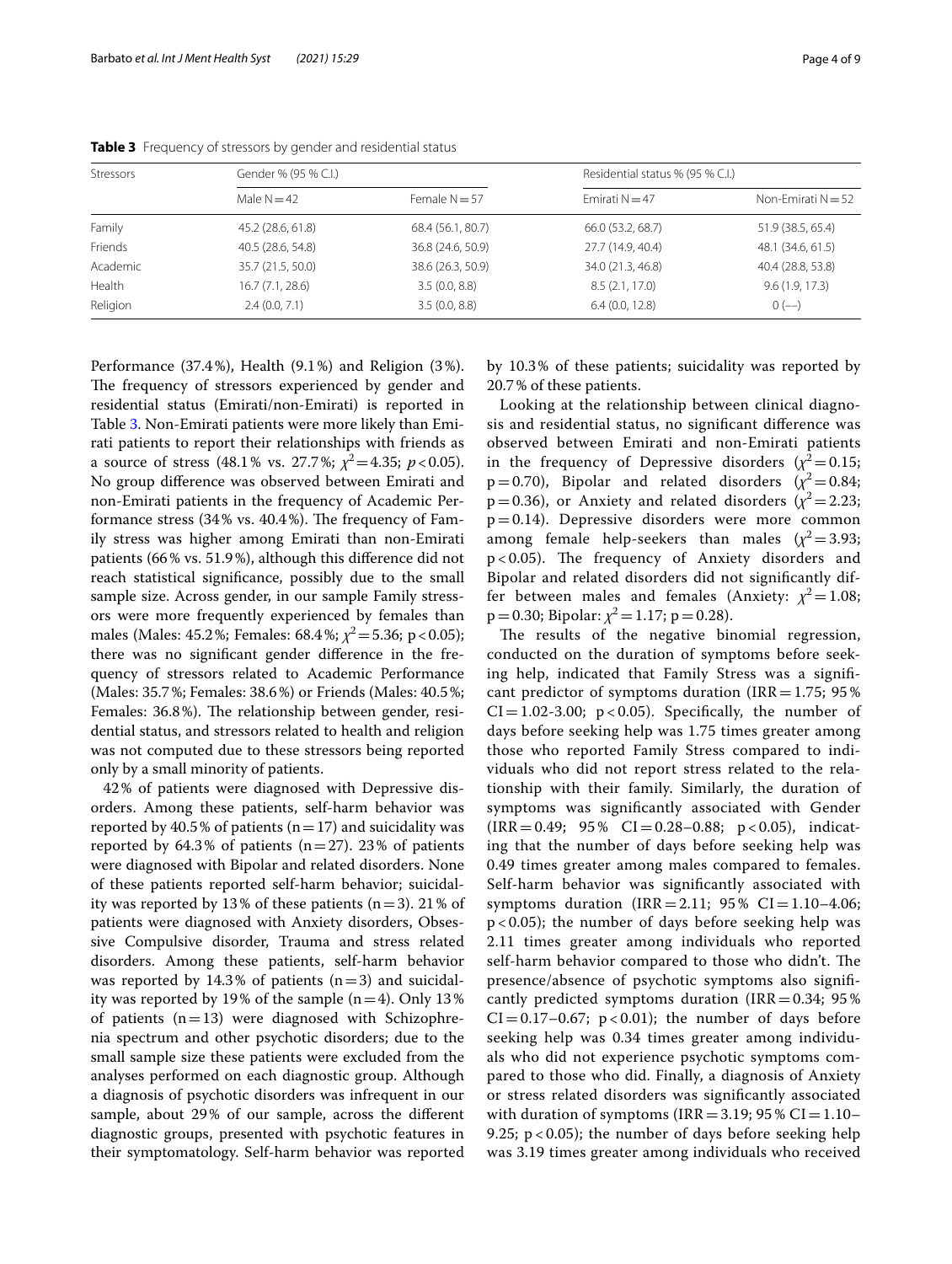| Predictor*               | B       | S.E. | Wald Chi-Square | Sig.   | <b>IRR</b> | 95 % CI       |
|--------------------------|---------|------|-----------------|--------|------------|---------------|
| Family stress            | 0.56    | 0.27 | 4.10            | < 0.05 | 1.75       | $1.02 - 3.00$ |
| Friends stress           | $-0.40$ | 0.35 | 1.30            | 0.25   | 0.67       | $0.34 - 1.33$ |
| Academic stress          | $-0.21$ | 0.28 | 0.54            | 0.46   | 0.81       | $0.47 - 1.41$ |
| Gender (Male vs. Female) | $-0.71$ | 0.30 | 5.67            | < 0.05 | 0.49       | $0.28 - 0.88$ |
| Residential status       | 0.13    | 0.28 | 0.21            | 0.64   | 1.14       | $0.65 - 1.98$ |
| Self-harm                | 0.75    | 0.33 | 5.06            | < 0.05 | 2.11       | $1.10 - 4.06$ |
| Suicidality              | 0.33    | 0.35 | 0.93            | 0.33   | 1.40       | $0.71 - 2.75$ |
| Psychotic features       | $-1.09$ | 0.35 | 9.48            | < 0.10 | 0.34       | $0.17 - 0.67$ |
| Depression               | 0.44    | 0.58 | 0.58            | 0.44   | 1.56       | $0.50 - 4.88$ |
| Bipolar                  | $-0.11$ | 0.51 | 0.05            | 0.83   | 0.89       | $0.33 - 2.45$ |
| Anxiety                  | 1.16    | 0.54 | 4.58            | < 0.05 | 3.19       | $1.10 - 9.25$ |

<span id="page-4-0"></span>**Table 4** Results of the negative binomial regression

\*All predictors compare Yes = 1 versus No = 0 with the exception of Gender where Male = 1 and Female = 2

a diagnosis of Anxiety or related disorders compared to those who didn't. The remaining predictors entered in the model did not have a signifcant efect on the duration of symptoms before seeking help. These results are presented in Table [4.](#page-4-0)

### **Discussion**

There is general agreement on the importance of identifying youth mental health needs to improve preventive strategies and early intervention [[2\]](#page-7-1). Despite the progress achieved over the past two decades, the number of studies conducted in the Arab world is scarce. The present investigation aimed to describe a sample of youth accessing hospital-based mental health services in Dubai.

This study highlighted a number of key findings. First, we observed a high prevalence of depressive disorders in our help-seeking sample; this is in agreement with previous studies conducted in the UAE [\[22](#page-7-17), [23\]](#page-7-18). Furthermore, patients diagnosed with depressive disorders, compared to other diagnostic groups, seemed to have the highest reported frequency of self-harm and suicidality. Self-harm and suicidality are common among young people with mental ill-health, but especially among individuals with mood disorders [[33](#page-7-26)[–35\]](#page-7-27). Importantly, in the present study the small sample size did not allow us to perform statistical comparisons between diagnostic groups, therefore no frm conclusion can be drawn about the relationship between self-harm, suicidality and depressive disorders.

In the overall sample, family stress was prevalent, confrming the well-known link between poor family relationships and mental health trajectories for children and adolescents [\[36](#page-7-28)[–39](#page-7-29)]. Non-Emirati patients were more likely than Emirati patients to report their relationships with friends as a source of stress. Notably, our non-Emirati sample included individuals who were born in Dubai as well as those who had previously lived in one or more countries. While friendship patterns have not been directly studied in the UAE, perhaps some considerations can be made, based on descriptions of social and cultural norms at large. On one hand, it is possible to infer that UAE conservative societal norms might restrict the development of intimate friendships outside the family and this could limit the signifcance of social relationships, along with any stress in relation to it. Although this is a mere speculation, it would be in agreement with studies showing how patterns in friendship development and maintenance tend to refect societal norms and blueprints [[40](#page-7-30)]. On the other hand, our results could refect the signifcance of friendships for expatriate and migrant adjustment and social stress, in agreement with evidence highlighting the importance of peer support for youth living in a foreign country [[17,](#page-7-12) [18\]](#page-7-13).

Family stress was reported more frequently by females than males; this result is consistent with a previous study that explored family functioning and help-seeking behavior, and reported that adolescent females, compared to males, are more likely to report high-confict within their family [\[41\]](#page-7-31). Furthermore, looking at the ethnic compositions of our sample, it seems possible to speculate that this result was at least in part due to cultural norms relating to gender roles and expectations [\[42\]](#page-7-32). Nevertheless, our sample size did not allow a direct comparison between diferent ethnic groups regarding perceived family stressors, and therefore this hypothesis cannot be defnitively stated.

Among our treatment-seeking youth, depressive disorders were more common among female patients than males. This is well-established in the literature (e.g.  $[23,$  $[23,$  $[23,$ [43](#page-7-33)]) and possibly reflects gender differences in help seeking behavior [[44](#page-7-34)]. Indeed, the reluctance of men to seek help has been linked to societal norms regarding the traditional masculine gender role, possibly exerting pressure for conformity and inhibiting willingness and ability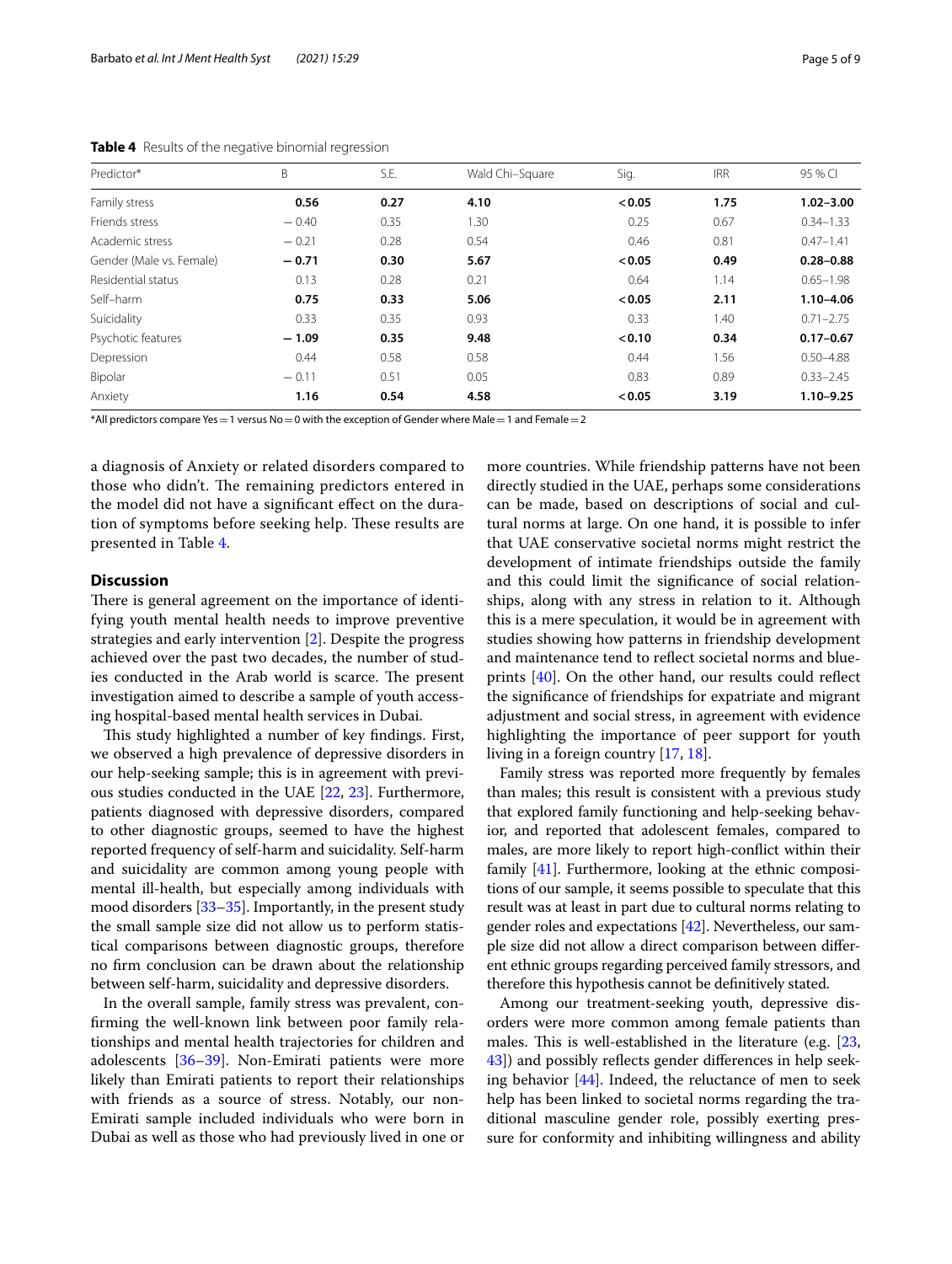to seek help [[45\]](#page-7-35). Notably, our sample was young, and in most cases the decision to seek professional help was taken by parents or relatives. According to Eapen and Ghubash [\[27\]](#page-7-21), in the UAE, girls with emotional problems have a better chance of getting professional help compared to boys, due to parents not recognizing boys' problems as needing medical help; this would lead to an overall lower utilization of psychiatric services for boys compared to girls [[46](#page-7-36)].

Consistent with this fnding, the results of the regression analysis in this study indicated longer duration of symptoms before help-seeking among male patients compared to females. Family stress was also associated with longer symptoms duration. As stated above, with family stress being prevalent in our sample, and parents often being key initiators of the help-seeking process, this result is not unexpected. Notably, stressful experiences related to the family context often included absence of a parent or difficult relationship with one or more member of the family (see Table  $1$ ); having an absent, deceased, abusive, or mentally ill parent could have contributed to delaying help-seeking in our sample. This hypothesis, however, needs to be further address by future research.

The presence of psychotic features in patients' symptomatology was associated with faster help seeking. In other words, patients presenting with psychotic features were, generally, seeking professional help sooner. This could refect the perceived seriousness of the symptoms. Accordingly, Biddle and colleagues [[47\]](#page-7-37) looked at help seeking choices among young adults and found that individuals distinguished between 'normal' and 'real' distress, where 'real' distress, including psychosis, schizophrenia, and other unusual types of depression, was described as outward, visible, disabling, and pervasive. This is also in keeping with evidence demonstrating that the more outward and visible the symptoms, the faster patients seek specialized care [\[48](#page-7-38)]. On the other hand, these results also highlight the need for interventions promoting faster access to medical care for individuals experiencing nonpsychotic symptoms. In addition to setting up early intervention services, awareness programs geared towards educating young people and their families on identifying the early signs of illness may assist in early detection.

On the other hand, self-harm signifcantly predicted longer duration of symptoms, in line with previous studies (e.g., [[49\]](#page-7-39)). It is possible to suggest that patients might have used self-harm as a strategy to temporarily cope with mental illness and delay help seeking. This would be consistent with whathas been reported in previous studies [[50\]](#page-8-0). It has also been reported that stigma against self-harm creates a barrier to help seeking [[51\]](#page-8-1). Both the afect regulation and stigma hypotheses might have contributed to delaying help-seeking behavior in our sample.

Lastly, longer duration of symptoms was associated with a diagnosis of anxiety disorders, a pattern that is also well-established in the literature (e.g., [\[52](#page-8-2)]). Previous studies have highlighted several barriers to accessing medical treatment for individuals afected by anxiety disorders, including the cost of treatment, the belief that individuals should be able to manage their anxiety problems on their own, and the tendency to seek help among friends or at home rather than in professional settings, among others [[53\]](#page-8-3). Due to lack of statistical power, our data does not allow further exploration of the relationship between symptoms duration and anxiety disorders. Larger and longitudinal studies could help clarify the nature of the relationship between duration of symptoms and anxiety disorders as well as the contribution of cultural factors and immigration status on help-seeking choices for youth with anxiety disorders.

#### **Limitations**

To the best of our knowledge, this was the frst study attempting to characterize youth who access mental health services in Dubai. Our study included diferent ethnic groups, refecting Dubai's multi-cultural environment. On the other hand, the ethnic composition of our sample is not representative of the population of Dubai residents. Furthermore, our sample was relatively small and selective, although it must be noted that the data was collected from the archives of Rashid Hospital. As previously mentioned, Rashid Hospital has the main Emergency Department serving Dubai and the northern Emirates. It is also worth noting that it is a common practice in the UAE to seek medical treatment (including mental health services) abroad or from private institutions to avoid stigma. Therefore, it is possible that our sample largely represented a specifc socioeconomic subgroup of the population who did not have the means to seek treatment abroad or from private clinics. Another limitation of the present work is that it is mainly based on self-reported information (collected from patients or family members), therefore it is possible that our data lacks objectivity or that some relevant information (e.g., substance abuse) might have been omitted due to its legal implications. Notably, due to the nature and composition of our population, performing standardized mental health assessments is often challenging. This is in part due to the shortage of standardized measures translated and validated in Arabic language. Finally, an important limitation of the present study is that it did not capture those who never seek medical treatment. Furthermore, due to our specifc focus on youth, our results cannot be generalized to those who start experiencing mental illhealth in youth but only seek medical treatment later in adulthood. Indeed, it is a common practice in the UAE,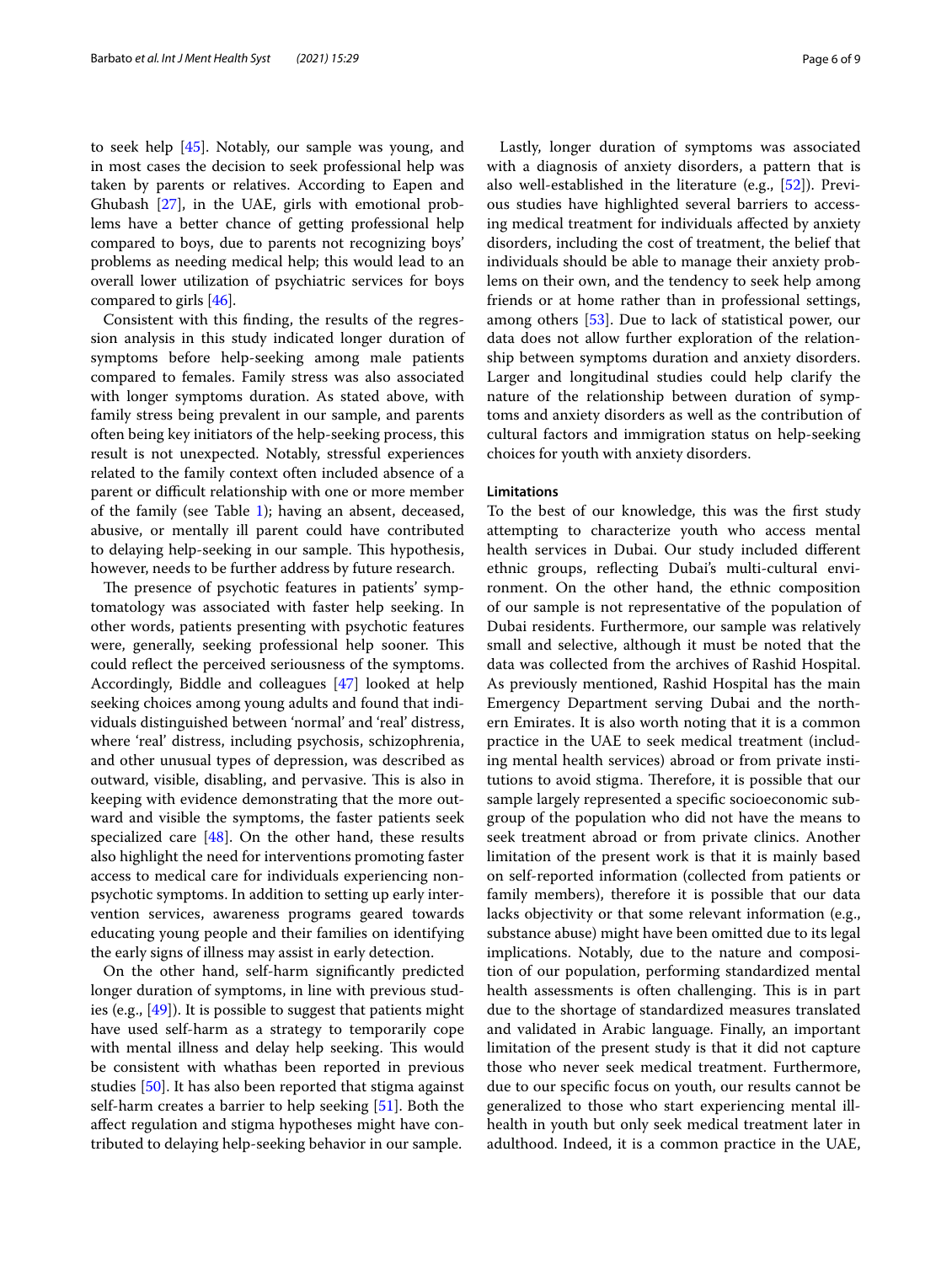and in Arab countries in general, for individuals to frst seek support for mental health issues from religious and/ or traditional leaders, and to only seek referral to mental health services as a last resort.

#### **Future directions**

In line with health initiatives promoted worldwide, the Dubai government has identifed mental health as one of the areas requiring attention and has approved a strategic plan supporting mental health research, education and promotion with a specifc focus on youth (Dubai Mental Health Strategy 2021). Approved by The Executive Council in 2018, the Dubai Mental Health Strategy's mission is to '*promote mental well-being and provide accessible, high quality, and evidence-based services within an integrated, comprehensive, and culturally appropriate system'*. Since then, remarkable progress was achieved in awareness, recognition and treatment of mental disorders. Nevertheless, some future recommendations can be made. Sewilam and colleagues have highlighted the need, for countries of the Middle East, to reduce stigma, to improve the psychiatrist:population ratio, and to promote the dialogue between mental health professionals and traditional healers [[54](#page-8-4)]. Moreover, some studies conducted in the UAE have highlighted the need to enhance mental health literacy among school nurses and pediatric health staff [[55](#page-8-5), [56](#page-8-6)]. The shortage of standardized measures translated and validated in Arabic language also needs to be addressed. Although the majority of individuals living in the UAE are bilingual (often even multilingual), mental health assessment in the patient's preferred language is warranted (e.g., [\[57\]](#page-8-7)). Furthermore, adapting assessment methods and responding to the needs of individuals of diverse cultural, social and religious background can be challenging for service providers. Indeed, profciency in intercultural communication and treatment has been identifed as a global target for psychiatry training [\[58\]](#page-8-8). A global and integrated mental health approach is crucial to improve life trajectories, especially so in modern multi-cultural societies [[10](#page-7-8), [59\]](#page-8-9).

#### **Conclusions**

The present study contributes to characterizing youth accessing mental health services at Rashid Hospital's Child Psychiatry service in Dubai. Our sample of helpseekers included a roughly equal number of Emiratis and expatriates from both genders, although the number of females was slightly greater than males. An overall prevalence of poor family functioning was observed, and the importance of peer support for expatriate help-seekers was highlighted. Gender diferences in perceived stressors, clinical diagnoses and help-seeking behavior, possibly due to cultural norms, suggest the need to further

promote help-seeking among young boys. For about one third of our help-seeking sample, patients' presenting symptomatology included psychotic features; these individuals reported a faster access to mental health services; on the other hand, help-seeking was delayed in those reporting self-harm behavior and in those with a diagnosis of Anxiety or related disorders. Of note, selfharm and suicidality were frequently reported in our sample, possibly highlighting the contingency of helpseeking on the perceived severity of the symptoms. This hypothesis, however, needs to be further investigated. Overall, these fndings help better understand mental health needs and pathways to care for youth living in Dubai. The findings provide a baseline for future community-based studies, and may also lay the groundwork for larger multi-centre studies across the Emirates. This would potentially contribute to the planning of targeted preventive strategies to improve life trajectories for youth living in the UAE, in line with governmental strategic plans.

#### **Acknowledgements**

The authors wish to acknowledge nurses, residents and staff at Rashid Hospital who facilitated the study and helped gather patients records.

#### **Authors' contributions**

MB: Conceptualization; Methodology; Data Curation, Formal Analysis; Writing—Original draft; Project Administration; Investigation. SAH: Project Administration; Writing—Review & Editing; Investigation. SN: Data Curation; Writing—Review & Editing; Investigation. BAD: Resources; Investigation. NTD: Conceptualization; Resources; Writing—Review & Editing; Supervision. All authors read and approved the fnal manuscript.

#### **Funding**

The present study did not receive fnancial support.

#### **Availability of data and materials**

The datasets used and/or analyzed during the current study are available from the corresponding author on reasonable request.

#### **Declarations**

#### **Ethics approval and consent to participate**

The study was approved by Dubai Scientifc Research Ethics Committee (DSREC), Dubai Health Authority (DSREC-02/2019\_13), and by Zayed University Research Ethics Committee (ZU18\_120\_E).

### **Consent for publication**

Not applicable.

#### **Competing interests**

The authors declare to have no confict of interests.

#### **Author details**

<sup>1</sup> Department of Psychology, College of Natural and Health Sciences, Zayed University, Dubai, UAE. <sup>2</sup> Al Jalila Children's Specialty Hospital, Dubai, UAE.<br><sup>3</sup> Student Counseling Center, Zayed University, Dubai, UAE. <sup>4</sup> Child Psychiatry Service, Psychiatry Department, Rashid Hospital, Dubai Health Authority, Dubai, UAE.

#### Received: 30 July 2020 Accepted: 17 March 2021Published online: 31 March 2021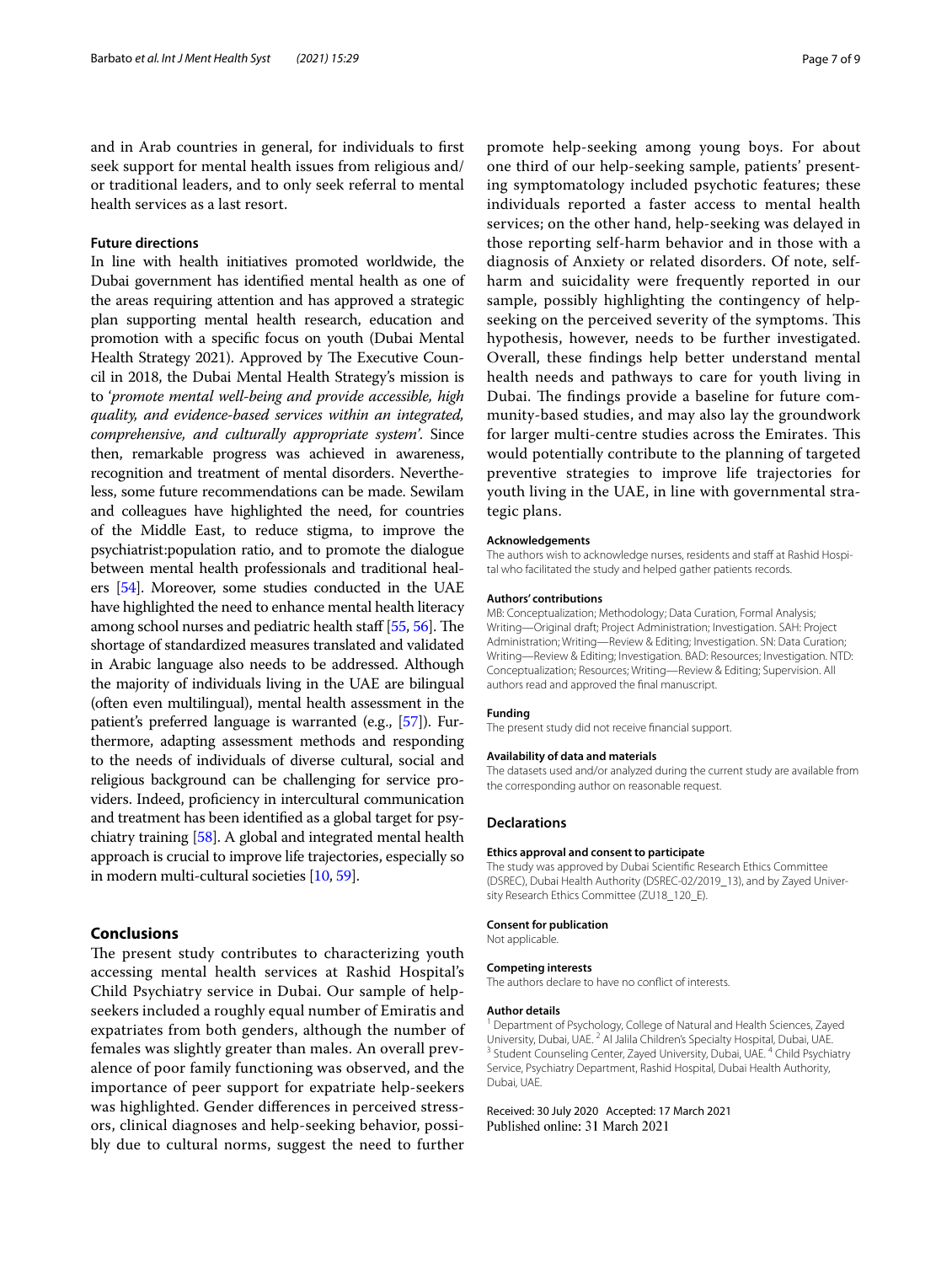#### **References**

- <span id="page-7-0"></span>1. Kessler RC, Amminger GP, Aguilar-Gaxiola S, Alonso J, Lee S, Ustün TB. Age of onset of mental disorders: a review of recent literature. Curr Opin Psychiatry. 2007;20(4):359–64.
- <span id="page-7-1"></span>2. Mei C, Fitzsimons J, Allen N, Alvarez-Jimenez M, Amminger GP, Browne V, et al. Global research priorities for youth mental health. Early Interv Psychiatry. 2020;14(1):3–13.
- 3. Patel V, Flisher AJ, Hetrick S, McGorry P. Mental health of young people: a global public-health challenge. Lancet. 2007;369(9569):1302–13.
- <span id="page-7-2"></span>4. Malla A, McGorry P. Early intervention in psychosis in young people: a population and public health perspective. Am J Public Health. 2019;109(S3):181-s4.
- <span id="page-7-3"></span>5. Reardon T, Harvey K, Baranowska M, O'Brien D, Smith L, Creswell C. What do parents perceive are the barriers and facilitators to accessing psychological treatment for mental health problems in children and adolescents? A systematic review of qualitative and quantitative studies. European Child Adolescent Psychiatry. 2017;26(6):623–47.
- <span id="page-7-4"></span>6. Gopalkrishnan N. Cultural Diversity and Mental Health: Considerations for Policy and Practice. Front Public Health. 2018;6:179-.
- <span id="page-7-5"></span>7. Hechanova R, Waelde L. The infuence of culture on disaster mental health and psychosocial support interventions in Southeast Asia. Mental Health Religion Culture. 2017;20(1):31–44.
- <span id="page-7-6"></span>8. Haque A. Mental health concepts in Southeast Asia: diagnostic considerations and treatment implications. Psychol Health Med. 2010;15(2):127–34.
- <span id="page-7-7"></span>9. GlobalMediaInsight (n.d.). United Arab Emirates Population Statistics. Retrieved July 7, 2020, from [https://www.globalmediainsight.com/blog/](https://www.globalmediainsight.com/blog/uae-population-statistics/) [uae-population-statistics/](https://www.globalmediainsight.com/blog/uae-population-statistics/).
- <span id="page-7-8"></span>10. Chowdhury N. Integration Between Mental Health-Care Providers and Traditional Spiritual Healers: Contextualising Islam in the Twenty-First Century. J Relig Health. 2016;55(5):1665–71.
- <span id="page-7-9"></span>11. Haak-Saheem W, Brewster C. 'Hidden' expatriates: international mobility in the United Arab Emirates as a challenge to current understanding of expatriation. Human Resource Management Journal. 2017;27(3):423–39.
- <span id="page-7-10"></span>12. Mezuk B, Li X, Cederin K, Concha J, Kendler KS, Sundquist J, et al. Ethnic enclaves and risk of psychiatric disorders among frst- and secondgeneration immigrants in Sweden. Soc Psychiatry Psychiatr Epidemiol. 2015;50(11):1713–22.
- 13. Mindlis I, Boffetta P. Mood disorders in first- and second-generation immigrants: systematic review and meta-analysis. Br J Psychiatry. 2017;210(3):182–9.
- 14. Selten J-P, van der Ven E, Termorshuizen F. Migration and psychosis: a meta-analysis of incidence studies. Psychol Med. 2020;50(2):303–13.
- 15. O'Donoghue B, Downey L, Eaton S, Mifsud N, Kirkbride JB, McGorry P. Risk of psychotic disorders in migrants to Australia. Psychol Med. 2020. [https://doi.org/10.1017/S0033291719004100.](https://doi.org/10.1017/S0033291719004100)
- <span id="page-7-11"></span>16. Geros H, Sizer H, Mifsud N, Reynolds S, Kim DJ, Eaton S, et al. Migrant status and identifcation as ultra-high risk for psychosis and transitioning to a psychotic disorder. Acta Psychiatr Scand. 2020;141(1):52–9.
- <span id="page-7-12"></span>17. Sterle MF, Fontaine JRJ, De Mol J, Verhofstadt LL. Expatriate family adjustment: an overview of empirical evidence on challenges and resources. Front Psychol. 2018;9:1207.
- <span id="page-7-13"></span>18. Weeks K, Weeks M, Willis-Muller K. The adjustment of expatriate teenagers. Pers Rev. 2010;39(1):24–43.
- <span id="page-7-14"></span>19. George U, Thomson MS, Chaze F, Guruge S. Immigrant mental health, a public health issue: looking back and moving forward. Int J Environ Res Public Health. 2015;12(10):13624–48.
- <span id="page-7-15"></span>20. Akkaya-Kalayci T, Popow C, Waldhör T, Winkler D, Özlü-Erkilic Z. Psychiatric emergencies of minors with and without migration background. Neuropsychiatry. 2017;31(1):1–7.
- <span id="page-7-16"></span>21. Al-Yateem N, Bani Issa W, Rossiter RC, Al-Shujairi A, Radwan H, Awad M, et al. Anxiety related disorders in adolescents in the United Arab Emirates: a population based cross-sectional study. BMC Pediatr. 2020;20(1):245.
- <span id="page-7-17"></span>22. Shah SM, Al Dhaheri F, Albanna A, Al Jaberi N, Al Eissaee S, Alshehhi NA, et al. Self-esteem and other risk factors for depressive symptoms among adolescents in United Arab Emirates. PLoS One. 2020;15(1):e0227483.
- <span id="page-7-18"></span>23. Razzak HA, Harbi A, Ahli S. Depression: prevalence and associated risk factors in the United Arab Emirates. Oman Med J. 2019;34(4):274–82.
- <span id="page-7-19"></span>24. Eapen V, Mabrouk AA, Bin-Othman S. Disordered eating attitudes and symptomatology among adolescent girls in the United Arab Emirates. Eat Behav. 2006;7(1):53–60.
- 25. Thomas J, Khan S, Abdulrahman AA. Eating attitudes and body image concerns among female university students in the United Arab Emirates. Appetite. 2010;54(3):595–8.
- <span id="page-7-20"></span>26. Schulte SJ. Predictors of binge eating in male and female youths in the United Arab Emirates. Appetite. 2016;105:312–9.
- <span id="page-7-21"></span>27. Eapen V, Ghubash R. Help-seeking for mental health problems of children: preferences and attitudes in the United Arab Emirates. Psychol Rep. 2004;94(2):663–7.
- 28. Eapen V, Jairam R. Integration of child mental health services to primary care: challenges and opportunities. Ment Health Fam Med. 2009;6(1):43–8.
- <span id="page-7-22"></span>29. Al-Darmaki FR. Attitudes towards seeking professional psychological help: What really counts for United Arab Emirates University students? Social Behavior and Personality. Int J. 2003;31(5):497–508.
- <span id="page-7-23"></span>30. Dervic K, Amiri L, Niederkrotenthaler T, Yousef S, Salem MO, Voracek M, et al. Suicide rates in the national and expatriate population in Dubai, United Arab Emirates. Int J Soc Psychiatry. 2011;58(6):652–6.
- <span id="page-7-24"></span>31. Asfour LW, Stanley ZD, Weitzman M, Sherman SE. Uncovering risky behaviors of expatriate teenagers in the United Arab Emirates: A survey of tobacco use, nutrition and physical activity habits. BMC Public Health. 2015;15(1):944.
- <span id="page-7-25"></span>32. Payne EH, Gebregziabher M, Hardin JW, Ramakrishnan V, Egede LE. An empirical approach to determine a threshold for assessing overdispersion in Poisson and negative binomial models for count data. Commun Stat Simul Comput. 2018;47(6):1722–38.
- <span id="page-7-26"></span>33. Scott EM, Hermens DF, Naismith SL, White D, Whitwell B, Guastella AJ, et al. Thoughts of death or suicidal ideation are common in young people aged 12 to 30 years presenting for mental health care. BMC Psychiatry. 2012;12(1):234.
- 34. Harrington R. Depression, suicide and deliberate self-harm in adolescence. Br Med Bull. 2001;57(1):47–60.
- <span id="page-7-27"></span>35. Harris EC, Barraclough B. Suicide as an outcome for mental disorders. A meta-analysis. Br J Psychiatry. 1997;170:205–28.
- <span id="page-7-28"></span>36. Repetti RL, Robles TF, Reynolds B. Allostatic processes in the family. Dev Psychopathol. 2011;23(3):921–38.
- 37. Repetti RL, Taylor SE, Seeman TE. Risky families: family social environments and the mental and physical health of ofspring. Psychol Bull. 2002;128(2):330–66.
- 38. Weich S, Patterson J, Shaw R, Stewart-Brown S. Family relationships in childhood and common psychiatric disorders in later life: systematic review of prospective studies. Br J Psychiatry. 2009;194(5):392–8.
- <span id="page-7-29"></span>39. Alaie I, Låftman SB, Jonsson U, Bohman H. Parent–youth confict as a predictor of depression in adulthood: a 15-year follow-up of a community-based cohort. Eur Child Adolesc Psychiatry. 2020;29(4):527–36.
- <span id="page-7-30"></span>40. Sharabany R, Eshel Y, Hakim C. Boyfriend, girlfriend in a traditional society: Parenting styles and development of intimate friendships among Arabs in school. Int J Behav Dev. 2008;32(1):66–75.
- <span id="page-7-31"></span>41. Fallon BJ, Terry VPB. Family functioning and adolescent help-seeking behavior. Fam Relat. 2001;50(3):239–45.
- <span id="page-7-32"></span>42. Sikdar A, Mitra S. Gender-role stereotypes: perception and practice of leadership in the Middle East. Edu Bus Soc. 2012;5(3):146–62.
- <span id="page-7-33"></span>43. Cyranowski JM, Frank E, Young E, Shear MK. Adolescent onset of the gender diference in lifetime rates of major depression: a theoretical model. Arch Gen Psychiatry. 2000;57(1):21–7.
- <span id="page-7-34"></span>44. Heath P, Vogel D, Al-Darmaki F. Help-seeking attitudes of united arab emirates students: examining loss of face, stigma, and self-disclosure. Counsel Psychol. 2016;44:331–52.
- <span id="page-7-35"></span>45. Addis ME, Mahalik JR. Men, masculinity, and the contexts of help seeking. Am Psychol. 2003;58(1):5–14.
- <span id="page-7-36"></span>46. Eapen V, Al-Sabosy M, Saeed M, Sabri S. Child psychiatric disorders in a primary care Arab population. Int J Psychiatry Med. 2004;34(1):51–60.
- <span id="page-7-37"></span>47. Biddle L, Donovan J, Sharp D, Gunnell D. Explaining non-help-seeking amongst young adults with mental distress: a dynamic interpretive model of illness behaviour. Sociol Health Illn. 2007;29(7):983–1002.
- <span id="page-7-38"></span>48. Platz C, Umbricht DS, Cattapan-Ludewig K, Dvorsky D, Arbach D, Brenner H-D, et al. Help-seeking pathways in early psychosis. Soc Psychiatry Psychiatr Epidemiol. 2006;41(12):967–74.
- <span id="page-7-39"></span>49. Watanabe N, Nishida A, Shimodera S, Inoue K, Oshima N, Sasaki T, et al. Help-seeking behavior among Japanese school students who self-harm: results from a self-report survey of 18,104 adolescents. Neuropsychiatr Dis Treat. 2012;8:561–9.